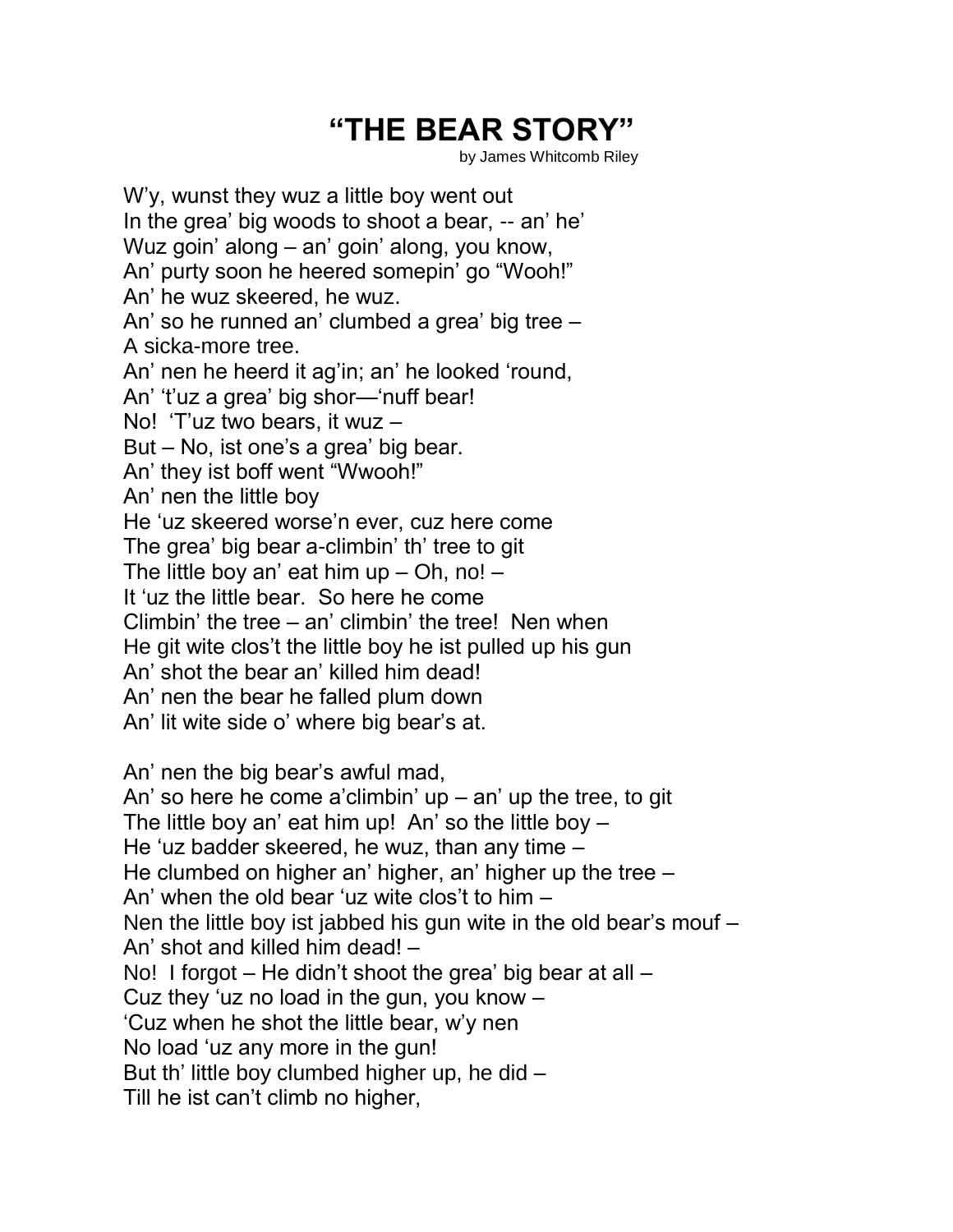So when th' old bear's reel clos't – the Little boy ist gives a grea' big jump for 'nother tree –  $\text{No!}$  – no, he don't do that! -- I tell y ou what the Little boy does: -- W'y, nen – w'y, he – Oh, yes! – The little boy he finds a hole up there – an' climbs In there an' hides – An' nen th' old bear can't find The little boy at all! -- But purty soon the old bear finds The little boy's gun 'at's up there – 'cause the gun It's too tall to tooked wiv him in the hole.

An' the old bear 'gins to snuff an' sniff around, An' sniff an' snuff around – so's he kin find Out where the little boy's hid at. An' nen – nen – Oh, yes! -- W'y, purty soon the old bear climbs 'Way out on a grea' long limb, An' takes his ax an' chops the limb off! … Nen The old bear falls ker-splunge! Clean to the ground, An' bust an' kill hisse'f plum dead, he did! An' nen the little boy he git his gun An' 'menced a-climbin' down the tree ag'in –  $N$ o! – no, he didn't git his gun – 'cuz when The bear falled, nen the gun falled too, -- An' Broked it all to pieces, too! An' the little boy ist cried, an went on climbin' Down the tree – When he 'uz purt' nigh down, -- W'y, nen, the old bear he jumped up ag'in! – an' he Ain't dead at all – ist 'tendin' thataway So he kin git the little boy and eat him up!

An' he ist won't go 'way an' let the little boy Come down out of the tree. An' the old bear Ist growls round there, he does, an' goes "Wooh!" … "Wooh!" all the time! He ist tear up the ground an' go "Woo-ooh!" An' – w'y, nen the old bear finds the little boy's Gun, you know, 'at's on the ground (An' it ain't Broke at all – I ist said that!!) An' so the old bear think He'll shoot the little boy – But bears they don't know much about shootin' guns An' the old bear got the other end the gun